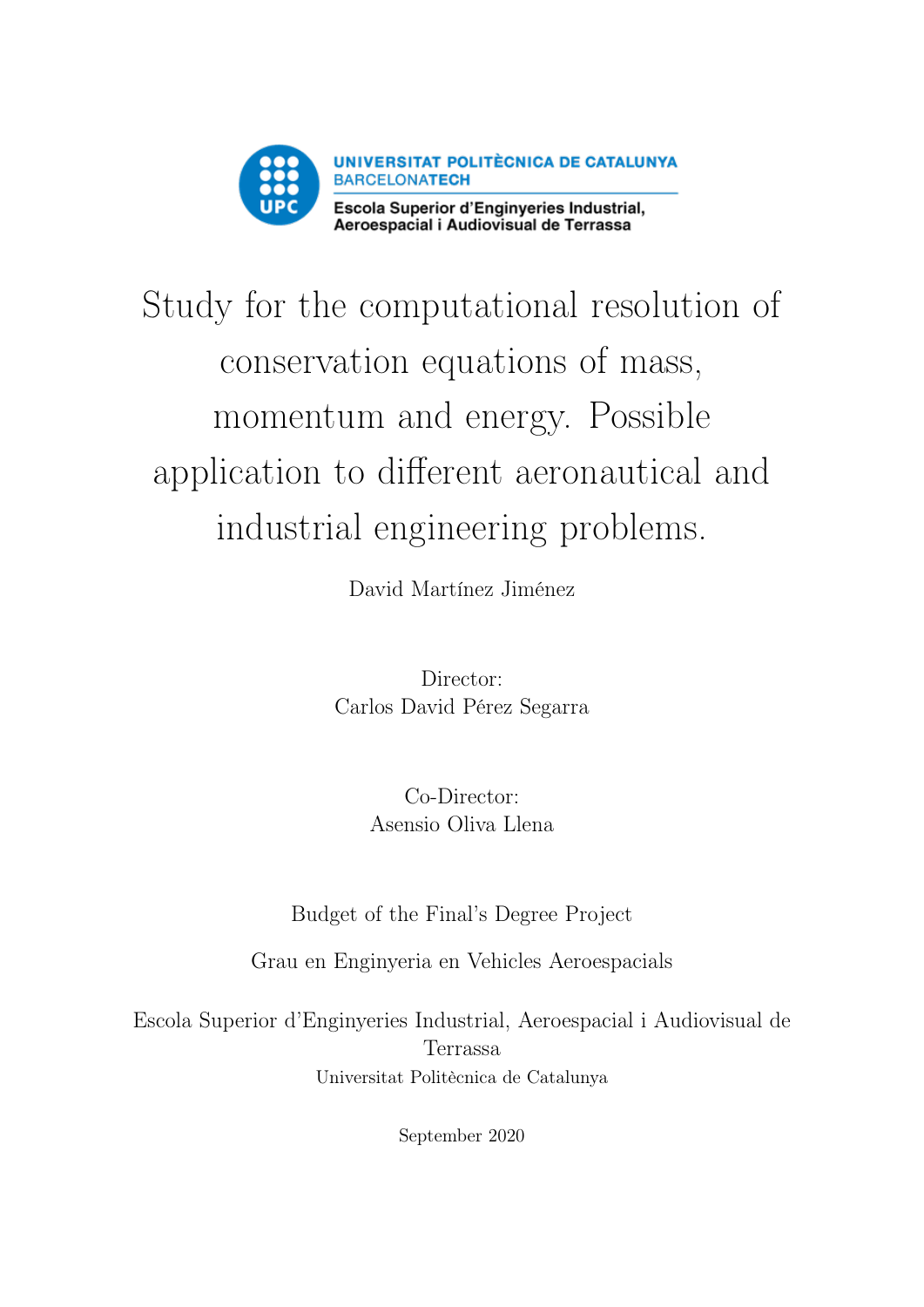### Table of Contents

[1 Budget](#page-3-0) 3 3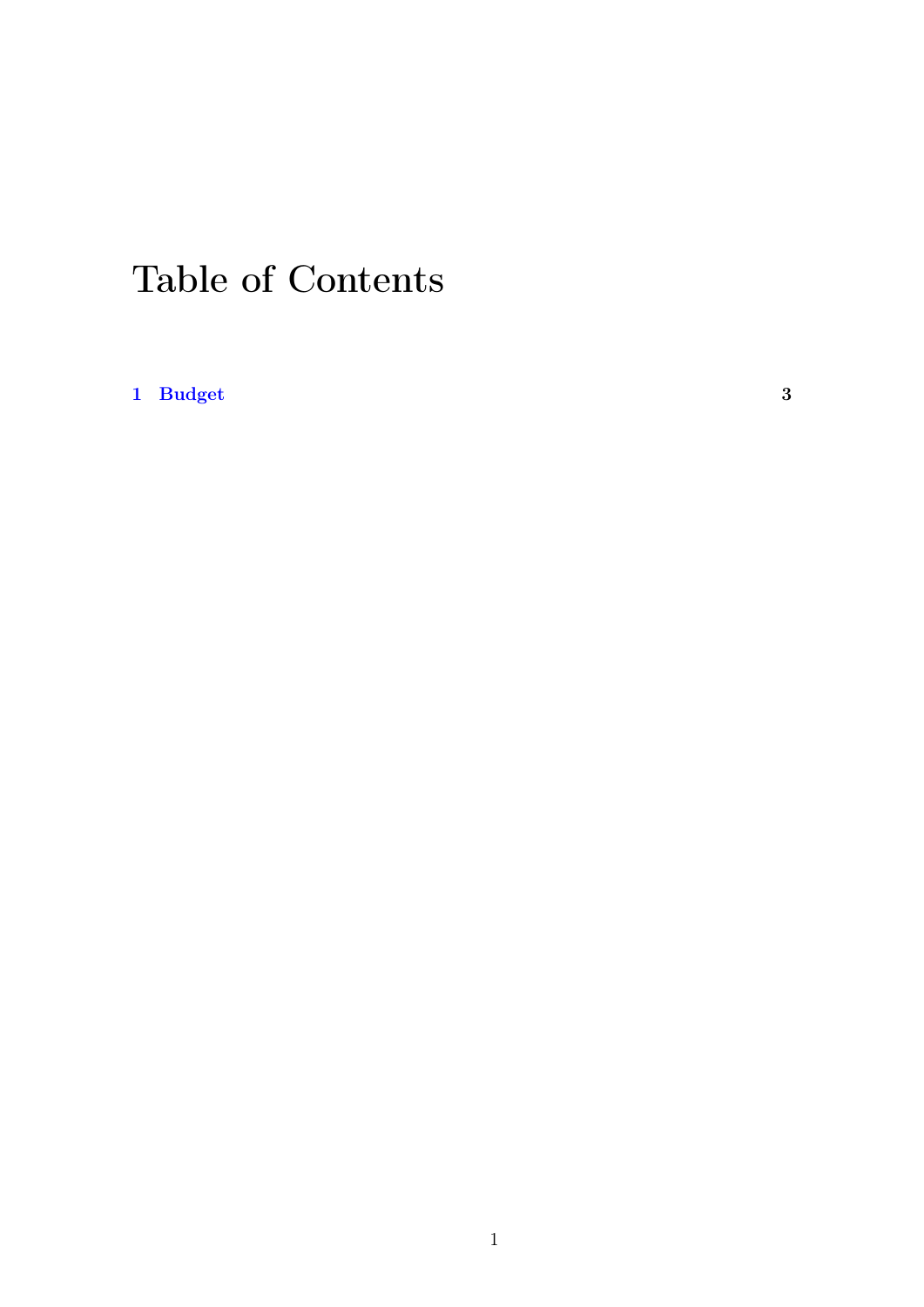## List of Tables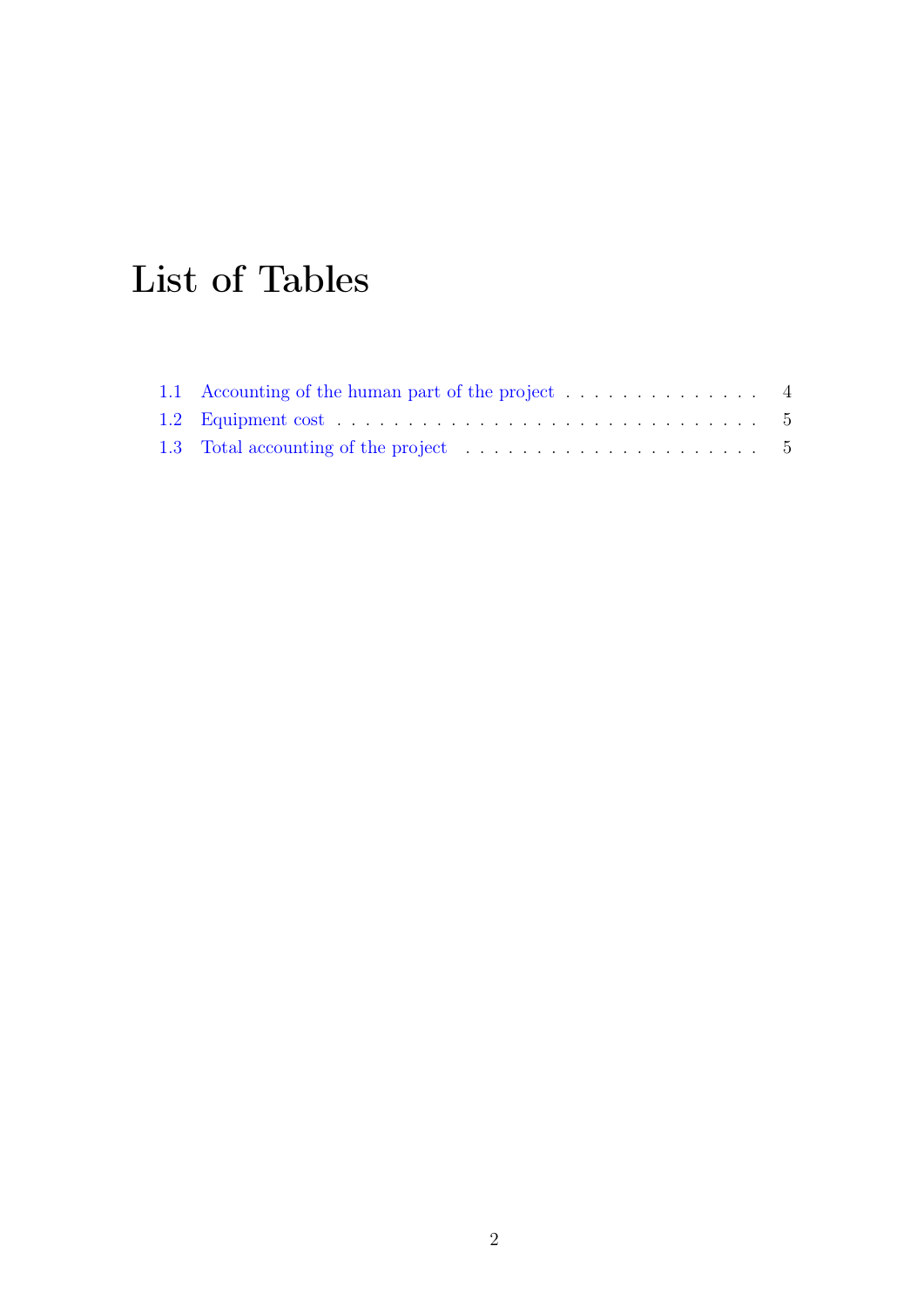#### <span id="page-3-0"></span>Chapter 1

### Budget

To overcome in a successfully way the project that has been done, a big amount of work hours have been needed. An estimation of the amount of work hours used has been done in order to calculate the cost of its development. They are going to be shown in Tab. [1.1.](#page-4-0)

Important to remark that computational hours have also been included on the time estimated per each task.

There is something also really important for the correct development of the project, the equipment used. The good part of this project is that a study has been done without the use of any real experiment, so the cost of the equipment related to it is much less. Just a computer (with its gadgets), the program for programming (there is open source programs, but I decided to work with Visual Studio, because of accessibility and debugging options) and for preparing the images or videos (open-source Paraview). Then, an estimation of the energy consumed during the development. The power consumption of the computer& screen & gadgets is estimated on 700W, and the electricity price per kWh is approximated to  $0.12 \epsilon$ .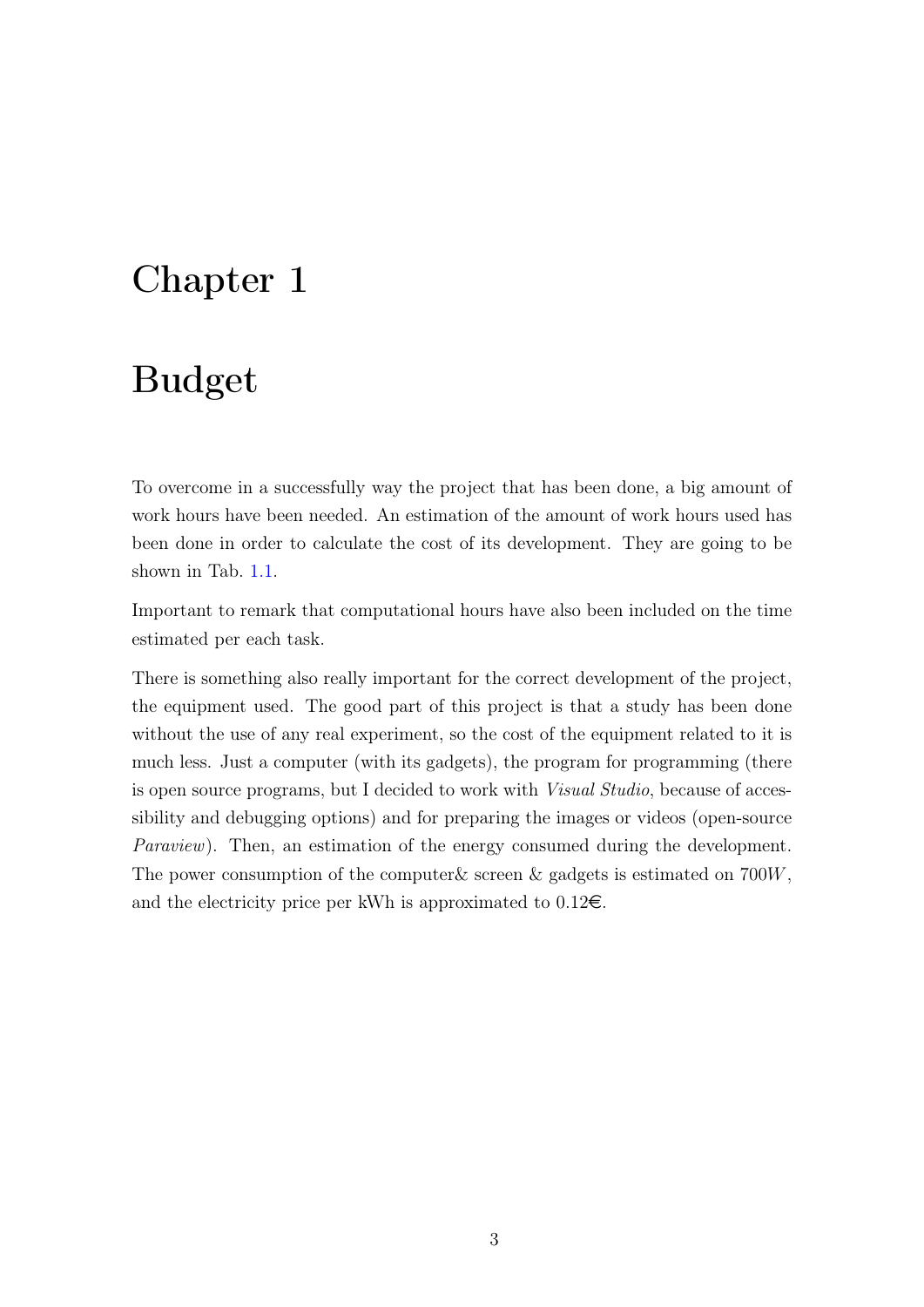| or the mannen part or the project<br>Work related      |        |                 |                                                                  |                                            |
|--------------------------------------------------------|--------|-----------------|------------------------------------------------------------------|--------------------------------------------|
| Concept                                                | Code   | Duration<br>(h) | $\mathrm{Cost}/\mathrm{hour}$<br>$(\boldsymbol{\in} / \text{h})$ | Total<br>cost<br>$(\boldsymbol{\epsilon})$ |
| Planning                                               | 1.1.1  | $\overline{5}$  | 10                                                               | 50                                         |
| Scheduling                                             | 1.1.2  | $\overline{5}$  | 10                                                               | 50                                         |
| <b>Budget</b>                                          | 1.1.3  | $\overline{5}$  | 10                                                               | 50                                         |
| Template design                                        | 1.1.4  | 15              | 10                                                               | 150                                        |
| Requirements defi-<br>nition                           | 1.1.5  | $\overline{5}$  | 10                                                               | 50                                         |
| Project Charter                                        | 1.1.6  | 15              | 10                                                               | 150                                        |
| Results report                                         | 1.1.7  | 120             | 10                                                               | 1200                                       |
| Final modifications                                    | 1.1.8  | 10              | 10                                                               | 100                                        |
| Final revision                                         | 1.1.9  | 20              | 10                                                               | $200\,$                                    |
| Total organization                                     |        | 200             |                                                                  | 2000                                       |
| 2D Transient                                           | 1.2.1  | 40              | 15                                                               | 600                                        |
| Validation                                             | 1.2.2  | $\overline{5}$  | 15                                                               | 75                                         |
| 2D Circular<br>$\operatorname{Tran}\nolimits$<br>sient | 1.2.3  | 20              | 15                                                               | 300                                        |
| Second Validation                                      | 1.2.4  | $\overline{5}$  | 15                                                               | 75                                         |
| 3D Sphere Transient                                    | 1.2.5  | 60              | 15                                                               | 900                                        |
| Validation                                             | 1.2.6  | 10              | 15                                                               | 150                                        |
| 3D Cube with fluid<br>resolution                       | 1.2.7  | 60              | 15                                                               | 900                                        |
| Validation                                             | 1.2.8  | 10              | 15                                                               | 150                                        |
| Convection-<br>diffusion equation                      | 1.2.9  | 60              | 15                                                               | 900                                        |
| Validation                                             | 1.2.10 | 20              | 15                                                               | 300                                        |
| Study Case                                             | 1.2.11 | 110             | 15                                                               | 1650                                       |
| Total programming                                      |        | 400             |                                                                  | 6000                                       |
| <b>TOTAL</b>                                           |        | 600             |                                                                  | 8000                                       |

<span id="page-4-0"></span>Table 1.1: Accounting of the human part of the project